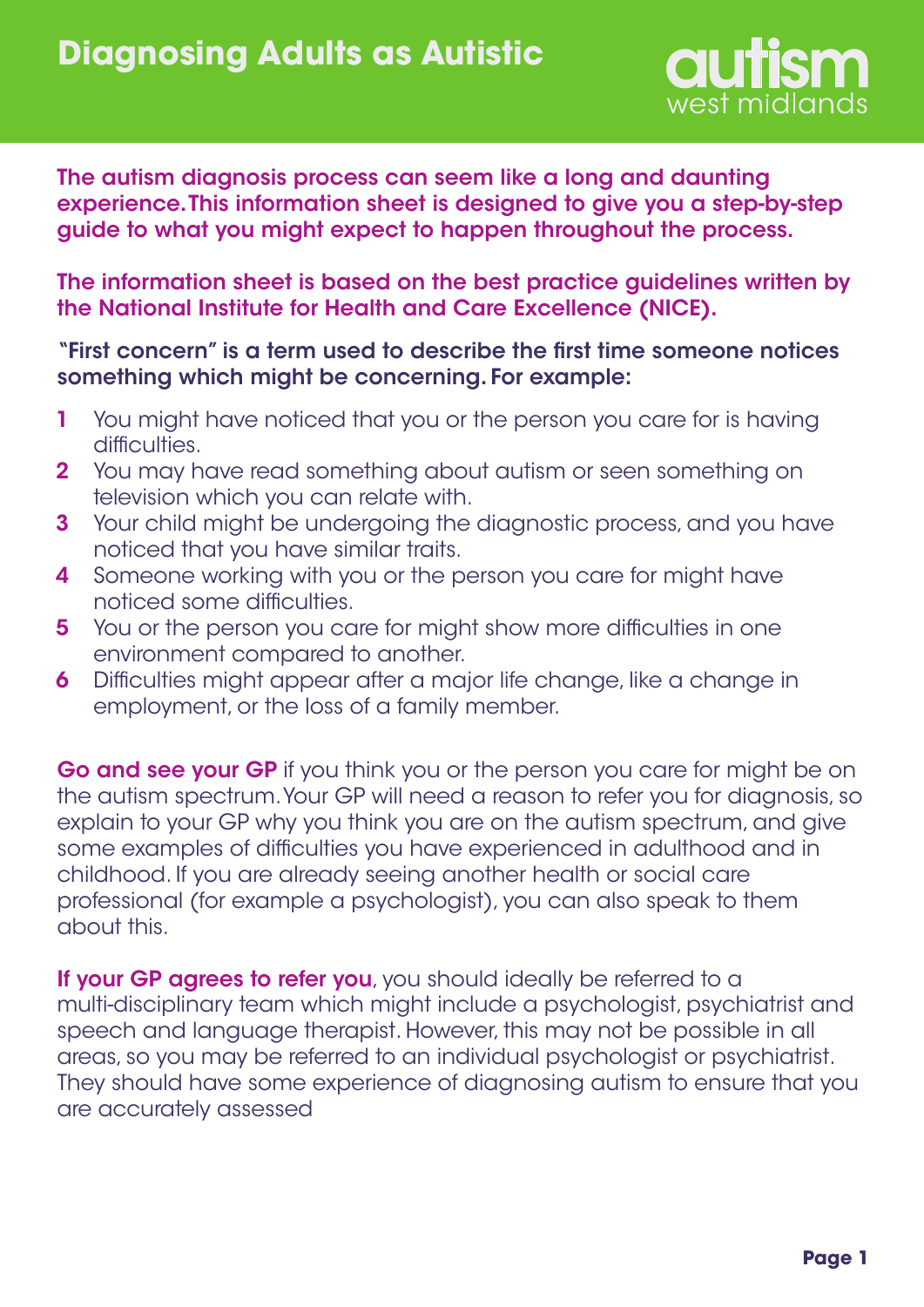

**The autism assessment** - These are things that should happen during the autism assessment:

- At the beginning of the assessment, staff should explain to you what will happen during the session. If you agree, someone who knows you well (parent, carer, advocate etc.) may be included to support you during the process. 1
- Staff should ask you about any communication needs and sensory sensitivities so that they can make adjustments to the process where necessary. 2
- During the assessment, the professionals will want to get to know you so 3 that they can identify your areas of strength and difficulties. They will ask you about your early life, home life, college or work, and if you have any mental or physical health problems.They will also ask you about how you cope with social situations.
- You may be referred on for additional tests if professionals suspect you have additional problems (for example sight or hearing tests). 4

After the assessment - If you have been diagnosed as autistic, you may be sent a written report detailing your particular strengths and difficulties. The team of professionals may also give you information on what services and support are available to you after diagnosis. However, this may not happen for everyone. If you have any questions about your diagnosis, you can call the Autism West Midlands information helpline on 0121 450 7575.

# What if I am not diagnosed?

If you are not diagnosed, the assessment team may send you for further assessment for another condition. If you do not agree with the outcome of your assessment, you can go back to your GP and ask for a second opinion. However, it is important to remember that the second opinion may reach the same conclusion as the first.

# Can I get a private diagnosis?

You can pay to have a private diagnosis. However, some service providers may not accept private diagnoses and may ask that you get an NHS diagnosis.